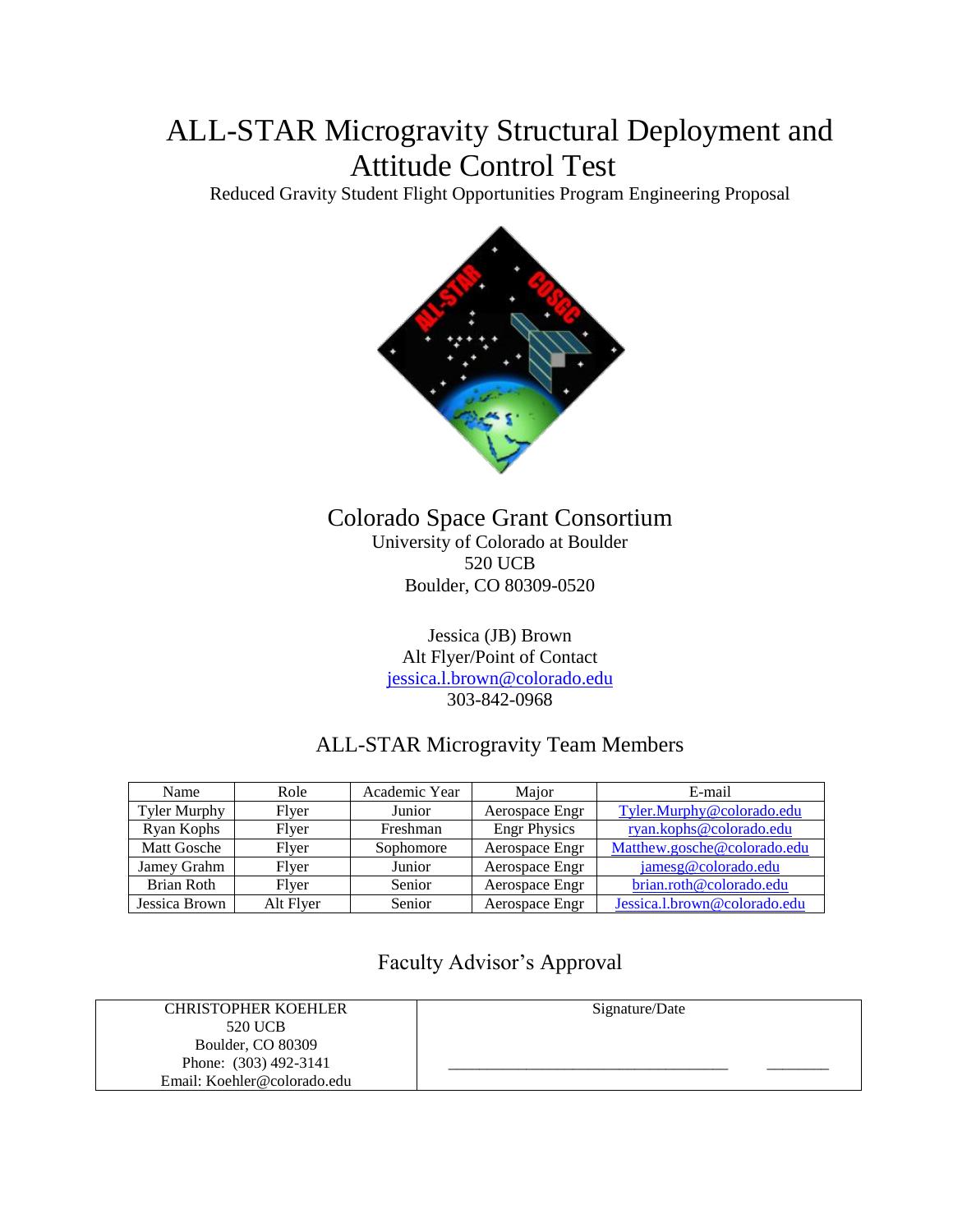# **Table of Contents**

| I.  |     |  |
|-----|-----|--|
| 1.  |     |  |
| 2.  |     |  |
| 3.  |     |  |
| 4.  |     |  |
| П.  |     |  |
| 1.  |     |  |
| 2.  |     |  |
| 3.  |     |  |
| 4.  |     |  |
| 5.  |     |  |
| 6.  |     |  |
| 7.  |     |  |
| 8.  |     |  |
| 9.  |     |  |
| 10. |     |  |
| 11. |     |  |
| 12. |     |  |
| 13. |     |  |
| 14. |     |  |
|     | 1.  |  |
|     | ii. |  |
|     |     |  |
|     |     |  |
|     |     |  |
|     |     |  |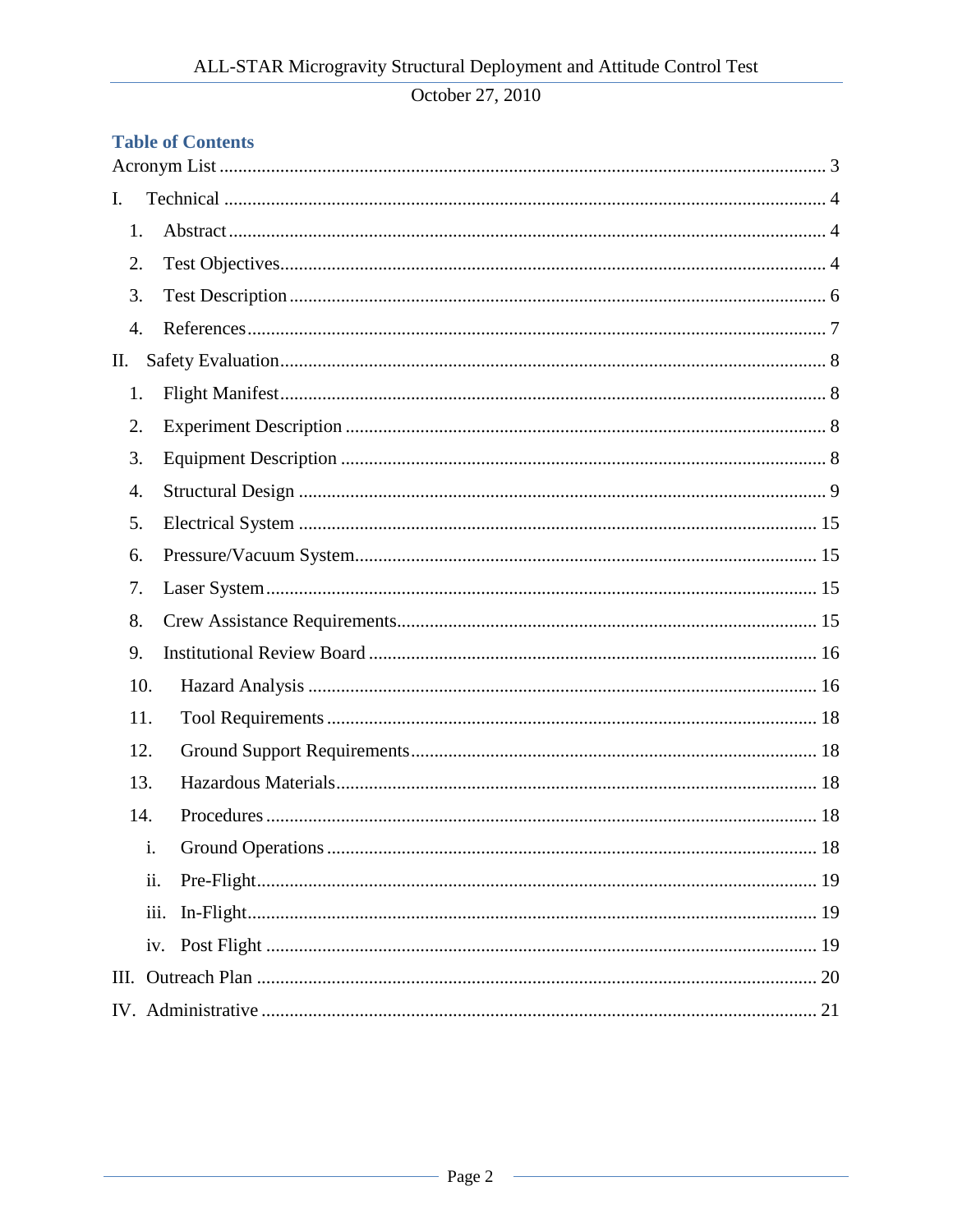# <span id="page-2-0"></span>**Acronym List** ACS: Attitude Control System ALL-STAR: Agile Low-cost Laboratory for Space Technology Acceleration and Research CalPoly: California Polytechnic State University P-POD: Poly Picosatellite Orbital Deployer RGSFOP: Reduced Gravity Student Flight Opportunities Program 3U: 3 Unit CubeSat, 10 cm x 10 cm x 34 cm cube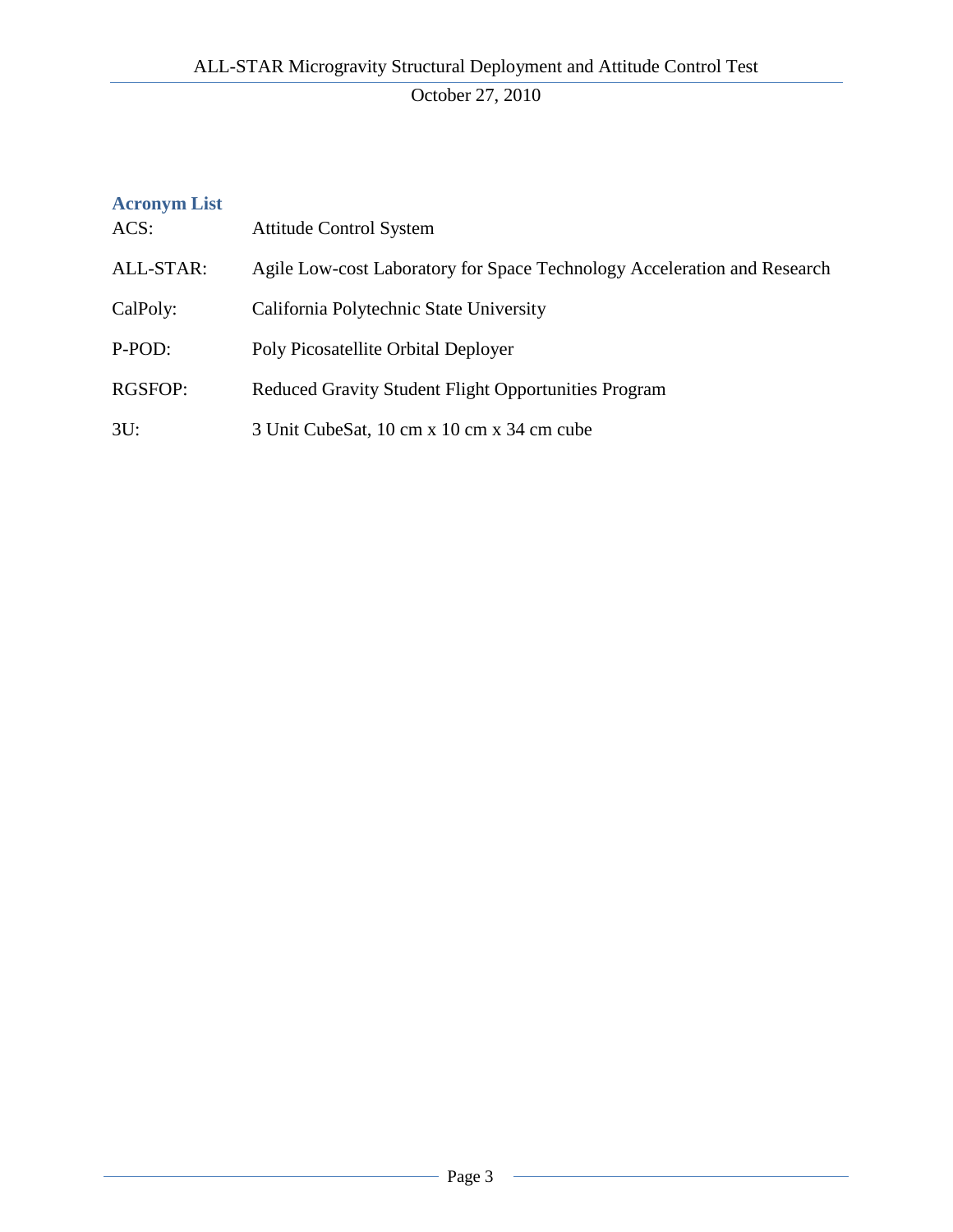# <span id="page-3-1"></span><span id="page-3-0"></span>**I. Technical**

# **1. Abstract**

ALL-STAR is a low-cost 3U CubeSat bus capable of supporting the 1 year on-orbit operation of a variety of space-based research payloads that can be configured and ready for flight in 6 months through a simplified payload hardware and software interface. CubeSats are a standard size and shape of picosatellites that measure 10 cm by 10 cm by 10 cm for every 1U. These satellites are then launched on any rocket as a secondary payload in the Poly Picosatellite Orbital Deployer  $(P-POD)$ <sup>[1]</sup>. Once in space, after being ejected from the P-POD, the ALL-STAR satellite will deploy an external shell and solar panel wings to increase the surface area available for solar panels. The deployment mechanism is being designed and manufactured by students on the ALL-STAR team and has never been tested in a microgravity environment. In addition to needing to test the deployment system, the ALL-STAR students are also designing and manufacturing a micro Attitude Determination and Control System (ACS). This system includes reaction wheels to control attitude. These wheels can only be tested in one degree of freedom at a time on the ground. By flying with the Reduced Gravity Student Flight Opportunities Program, the ALL-STAR team can verify a portion of their requirements for operating in the space environment and increase their Technology Readiness Level. This document outlines the benefits of this test as well as an outline of procedures for the tests.

# **2. Test Objectives**

<span id="page-3-2"></span>The ALL-STAR project consists of both graduate and undergraduate students working to design a 3U CubeSat bus capable of supporting the 1 year on-orbit operation of a variety of space-based research payloads that can be configured and ready for flight in 6 months. This project is mentored by engineers from Lockheed Martin who have an interest in using the ALL-STAR bus for small standalone payloads and technology demonstrations. This bus, however, can be used by any company or university as a platform for small experiments in space. In order to increase the Technology Readiness Level of the satellite and to instill confidence in potential users, two systems need to be validated in a microgravity environment.

The first system to be tested is the structural deployment mechanism. Both the body of the satellite and the solar panel wings will be deployed after launch to expand the total available surface area of the satellite. [Figure 1](#page-4-0) shows the satellite in its fully deployed state where the top half consists of the shell and wings while the supporting electronics and payload are in the bottom half. This deployment system is being designed and manufactured by students at the university and has never been tested before in microgravity. If the deployment mechanism fails on orbit, it would mean mission failure for the satellite. Only a small spring force is required for the deployments, meaning the system may act differently in microgravity than it does in 1G. One concern is that the drawer (payload section) may torque inside the shell as it is deployed, potentially catching on an edge preventing a smooth deployment. Along the same lines, a test in zero gravity will verify that there will be no unexpected factors hindering the deployment in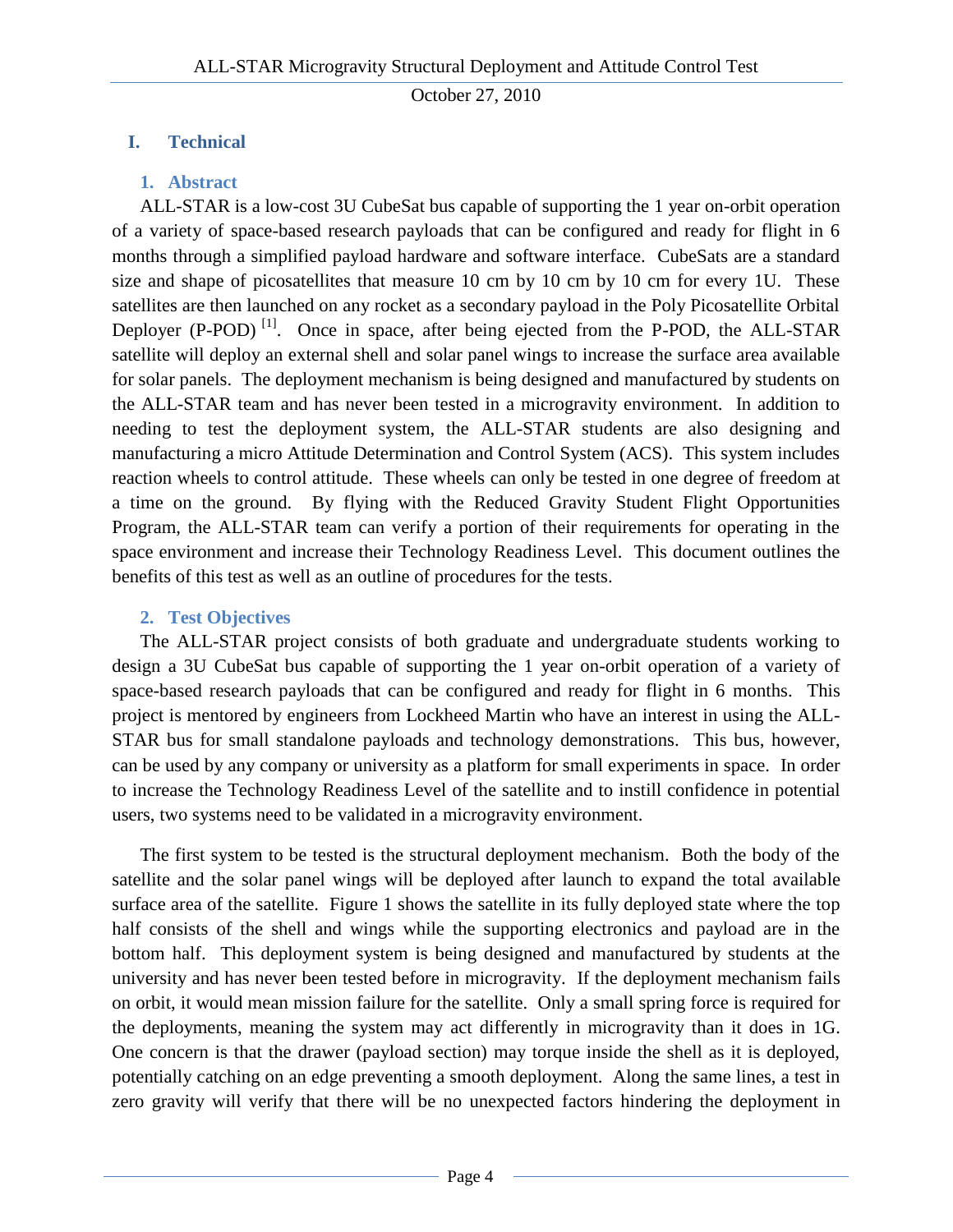space. In addition, the deployments will take place while the satellite is tumbling just after deployment. While this tumbling is not expected to be violent, the ALL-STAR team needs to verify the ability to deploy while rotating. If the test is successful then all four solar panel wings will be fully extended and the drawer will deploy until a spring plunger stops its motion. When the structure deploys, the rotation will slow as momentum is conserved. Ground test prior to the microgravity flight will provide the basic knowledge that the system is working; however it does not validate this new method of deployment in a space environment.



**Figure 1: Fully Deployed ALL-STAR Bus**

<span id="page-4-0"></span>The second system to be tested in microgravity is a student designed and built attitude control system. The attitude of the satellite is controlled using three reaction wheels. Although torque wheels are a typical method of attitude control, they are rarely designed so small, or by students. On the ground, the team can verify the attitude control for each axis, one at a time, by using an air bearing table or by hanging it from a long string. It is not feasible to test all three axes at once in a 1G environment. The microgravity flight would provide the ability to test the entire system's capabilities at once, proving that the students' calculations and algorithms work as predicted for 3-axis control. If the test is successful, then the students should be able to control the attitude of the satellite to within 1 degree of the desired location. This test also has the potential to allow the ALL-STAR team the chance to characterize the jitter caused by the spinning wheels. This information would be useful to payloads interested in taking images or other high precision instruments that would be affected by tiny vibrations in the satellite.

Both of these systems are being designed entirely by students and have never been tested in microgravity environments. It is for this reason that ALL-STAR would like to fly with the Reduced Gravity Student Flight Opportunities Program. While the mechanisms mentioned are based off of the designs of large satellites, they are rarely implemented in satellites this small. This test would help verify the functionality of the deployment system and attitude control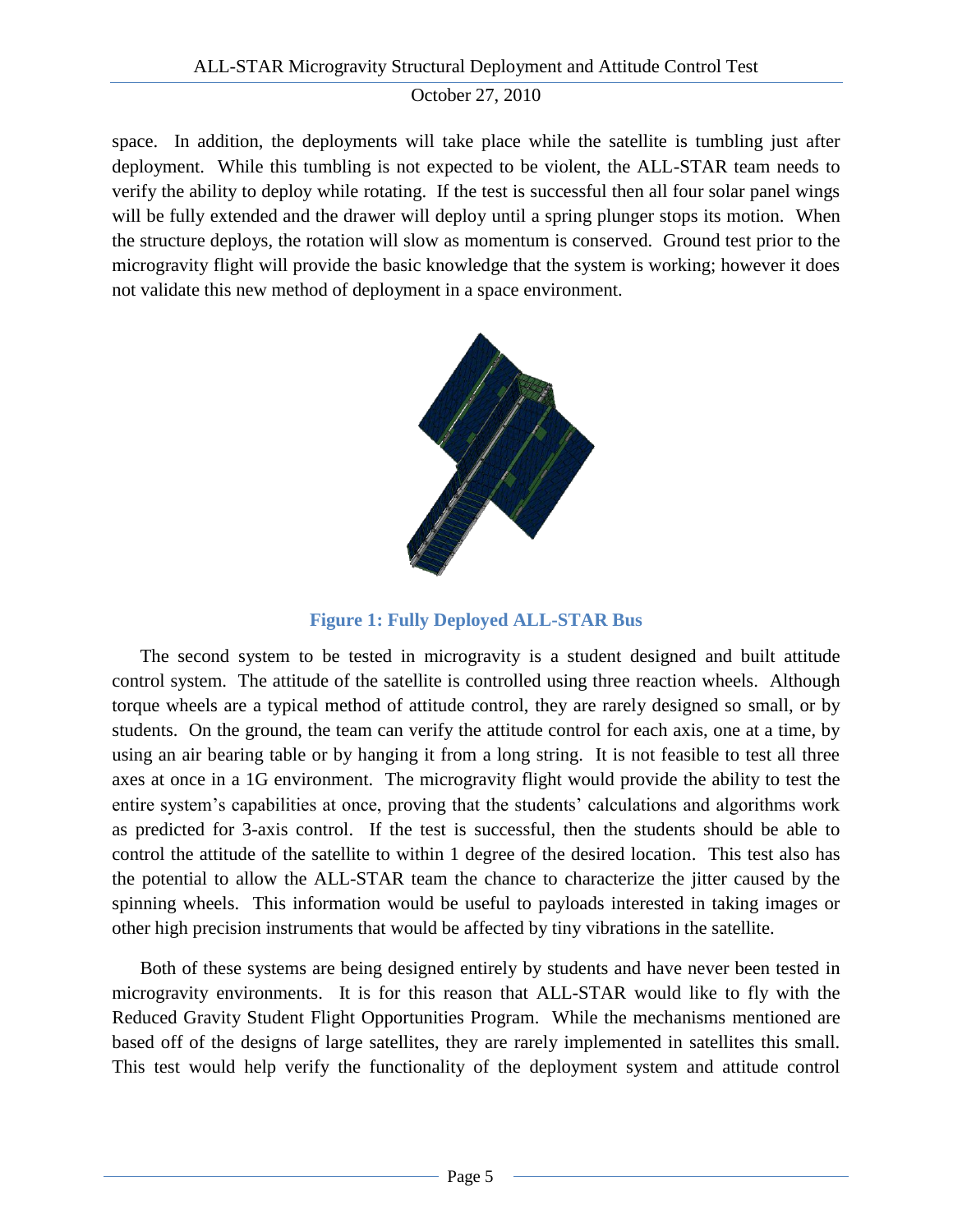system in microgravity as well as help characterize the behavior of the satellite when those systems are actuated.

#### <span id="page-5-0"></span>**3. Test Description**

#### i. Deployment System

There are two aspects to the deployment system that need to be verified, the actuation of the deployment and the spring force that extends the structure. There are four locations where the deployment is actuated, one on each end of the satellite which deploys the drawer and the ends of the solar panels, and another two are in the center of the solar panels one two of the sides, keeping the panels from vibrating during launch. The deployments at the ends are the main actuation and are done using a non-explosive actuator called Frangibolt, produced by TiNi Aerospace,  $Inc^{[2]}$ . Frangibolts work by heating a cylindrical piece of shape memory alloy until it elongates, fracturing a preloaded bolt, and the two parts of the bolts are retained by the main structure and the solar array. When the bolt breaks the two components are free to separate. The release mechanism restraining the solar panels in the center is a non-load bearing bolt attached with solder to the structure. When the solder melts, the bolt is released and the panels are free to spring open – this system is commonly termed a fusible link. To melt the solder a signal is sent to a heater which only has to reach a few hundred degrees before the bolt is released. This actuation takes time to reset and the custom bolts for the Frangibolts are extremely expensive, so it can only be tested a few times per flight. This test takes place during the first cycle of zero gravity on the flight. The goal is to verify that this actuation in combination with the deployment works in a zero gravity environment. All other deployment actuations will be done by hand.

The other aspect to the deployments is the springs that force the structure to fully deploy. The solar panels are deployed with torsion springs in the hinges while the drawer is attached to constant force springs. In the stored configuration, the constant force springs will be stretched out and wanting to roll back up, like a tape measure. This will pull the shell off of the drawer until it is stopped by a spring plunger. This spring is only present in two of the corners meaning the satellite runs the risk of torqueing the inside drawer to prevent smooth deployment. This may not be evident on the ground and may only affect the satellite more in microgravity. The hope is that there is little to no difference between microgravity and tests on the ground. The solar panel wings are stopped by a flattened "nail head" in each hinge. To test this deployment repeatedly, ALL-STAR team members will reset the satellite to its stowed configuration and use a type of pin or clip to hold it in place. When the microgravity cycle starts they will release the pin or clip by hand, initiating the deployment. They will observe any violent or unexpected reactions that happen during deployment and record those as areas of concern. Onboard accelerometers and gyroscopes will measure the rotation rate and movements for quantitative analysis of the dynamics of the system as it deploys. It is important to note that nothing deploys off of the satellite during this test and that during these tests, it is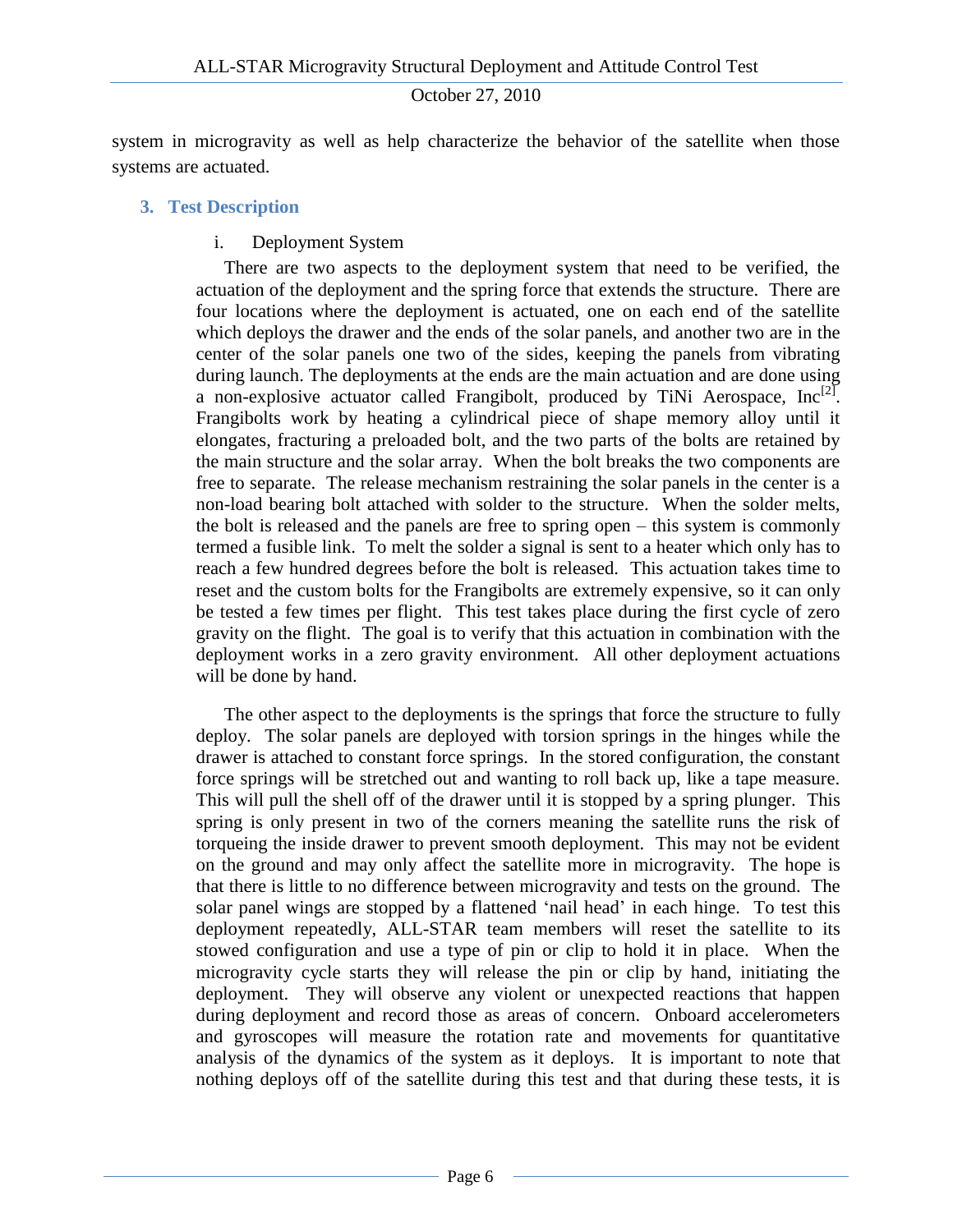possible to tether a corner of the satellite to the aircraft; however, a tether is not preferred, as it may affect the dynamics of the system.

ii. Attitude Control System

In the cycle following a deployment, while the satellite is in its flight configuration, the ACS reaction wheels will be tested. There are two ways the wheels performance can be tested. The first method would be a slew test in which the satellite will change the attitude by a predetermined angle. This angle would be small enough to allow the satellite to finish the slew before the end of the cycle. The second method would command the satellite to maintain the current attitude against any disturbance. The flyers would then perturb the satellite and show that it returns to its initial state. The onboard gyroscope will measure rotation rate, while the accelerometers record jitter from vibrations in the motors. The goal is to verify the control algorithm created by students, in all three axes. This goal means any attachment to aircraft would change the dynamics, skewing the results of the test. During this test, students will also be looking for flexing in the joints connection solar panels or in the solar panel wings themselves. After this test is complete the deployment system is reset and tested again as described above.

# **4. References**

.

- <span id="page-6-0"></span>[1] "Developers." *CubeSat in the News*. CalPoly. Web. 23 Oct. 2010. <http://cubesat.calpoly.edu/index.php/documents/developers>.
- [2] "Products: Frangibolt Non Explosive Actuator." *TiNi Aerospace, Inc.* Web. 24 Oct. 2010. <http://www.tiniaerospace.com/fbt/frangibolt.html>.
- [3] "Gest Alta Bicycle Wheel." *Gest Alta - Alta Health Products*. Web. 25 Oct. 2010. <http://gestalta.net/index.php?key=bicycle wheel>.
- [4] "COSGC Outreach". *Colorado Space Grant Consortium*. Web. 24 Oct. 2010. http://spacegrant.colorado.edu/COSGC\_Projects/outreach/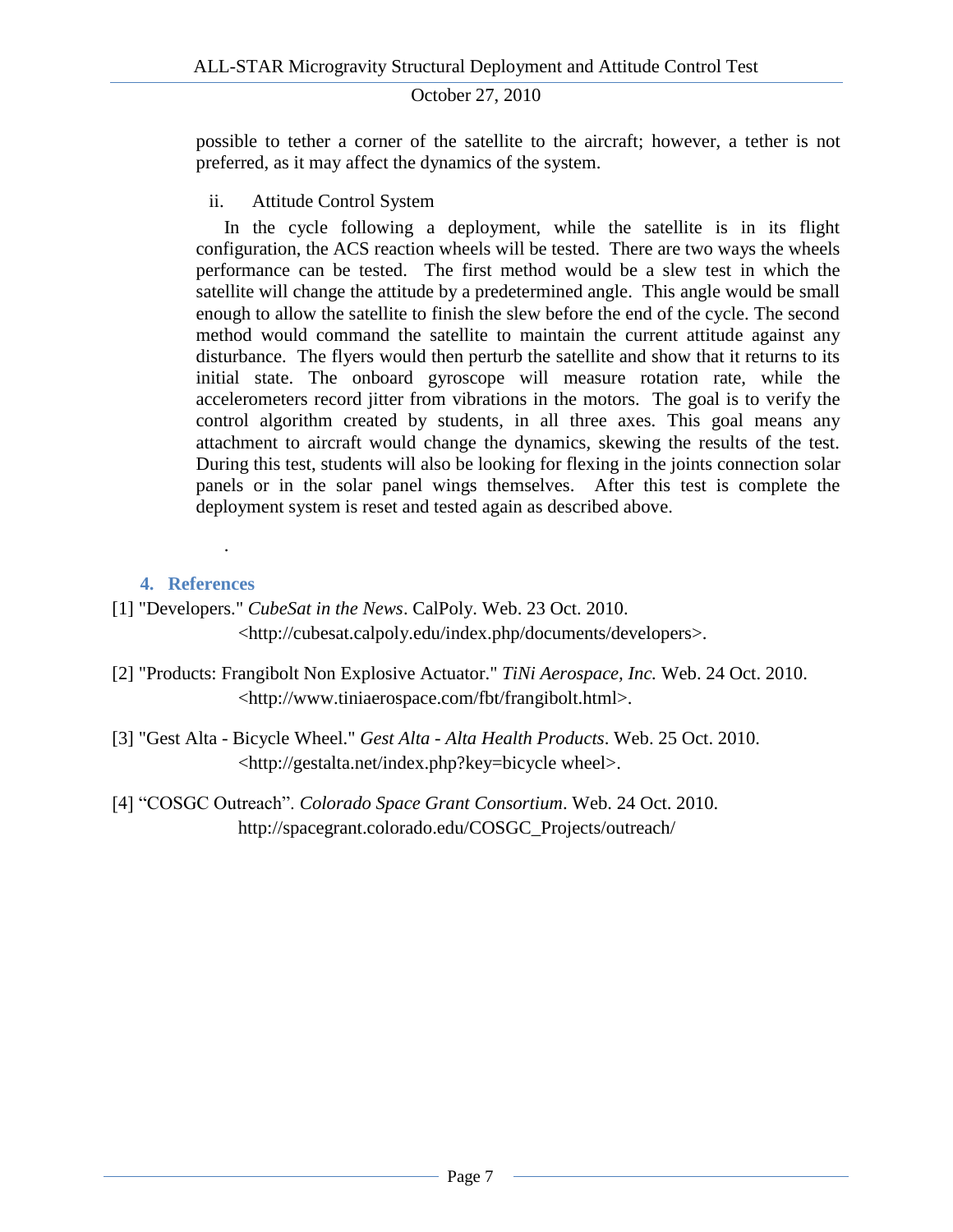#### <span id="page-7-1"></span><span id="page-7-0"></span>**II. Safety Evaluation**

| Name                | Role      | Academic Year | Major               | E-mail                       |
|---------------------|-----------|---------------|---------------------|------------------------------|
| <b>Tyler Murphy</b> | Flyer     | Junior        | Aerospace Engr      | tyler.murphy@colorado.edu    |
| Ryan Kophs          | Flyer     | Freshman      | <b>Engr Physics</b> | ryan.kophs@colorado.edu      |
| <b>Matt Gosche</b>  | Flyer     | Sophomore     | Aerospace Engr      | mattherw.gosche@colorado.edu |
| Jamey Grahm         | Flyer     | Senior        | Aerospace Engr      | jamesg@colorado.edu          |
| Brian Roth          | Flyer     | Senior        | Aerospace Engr      | brian.roth@colorado.edu      |
| Jessica Brown       | Alt Flyer | Senior        | Aerospace Engr      | jessica.l.brown@colorado.edu |

#### **1. Flight Manifest**

None of the flyers have any previous flight or ground crew experience with the RGSFOP

#### **2. Experiment Description**

<span id="page-7-2"></span>The ALL-STAR microgravity experiment will be verifying the deployment mechanism used to extend the body of the ALL-STAR satellite and the solar panel wings. This deployment is designed to increase the surface area available for solar panels. The deployment mechanism is being designed and manufactured by students on the ALL-STAR team and has never been tested in a microgravity environment. The deployment can be actuated two different ways, one by removing a clip or pin restraining everything or by using Frangibolts to separate the two sections. Springs in the solar panel hinges and along the body of the satellite will force the different components to extend before being stopped with a spring plunger or flattened "nail head". In addition to needing to test the deployment system, the ALL-STAR students are also designing and manufacturing a micro Attitude Determination and Control System (ACS). This system includes reaction wheels which can only be tested in on dimension at a time on the ground. A signal will be sent to the wheels telling it to rotate at a certain rate allowing students to verify the system in all three dimensions at once. This will most likely be a free floating experiment, however the team could potentially create a cage for the test if need be.

#### **3. Equipment Description**

<span id="page-7-3"></span>During the testing of the deployment mechanisms the ALL-STAR satellite will be allowed to be free floating so that the dynamics of the deployments in a zero gravity environment can be properly characterized. This part of the test will be testing the deployment of the external solar array structure from the main electronic stack structure and the deployment of the solar panel wings from the solar array structure. The power required for these deployments will be provided by the internal power system and its batteries. Testing will not require any external power sources or connections.

The ACS subsystem for this test will consist of three reaction wheels oriented orthogonally and mounted to the structure using printed circuit board (PCB). Additionally, the control electronics will be attached to the satellite using an additional PCB. The ACS system will also require an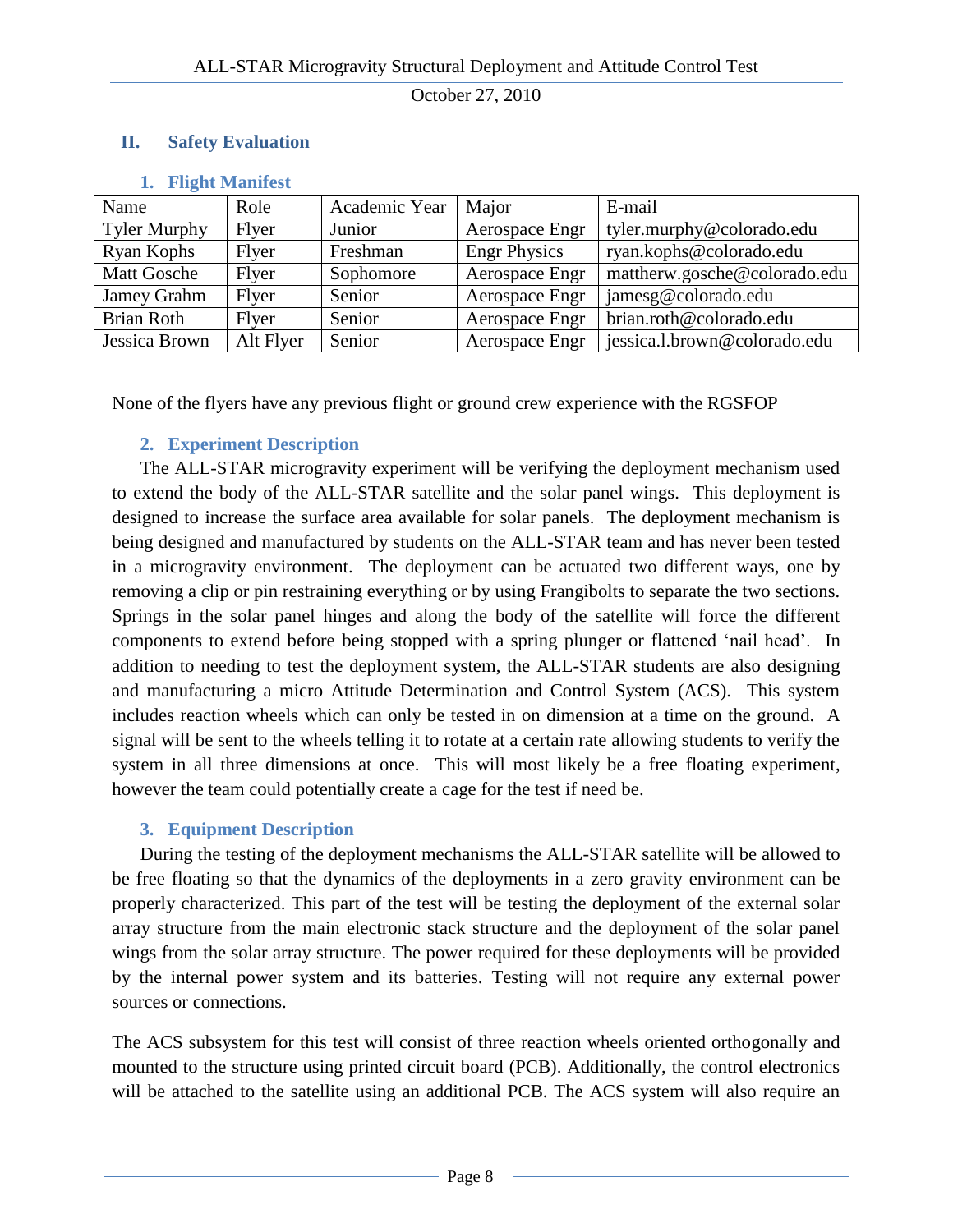internal power system although this could be the same set of batteries used to actuate the deployment.

#### <span id="page-8-0"></span>**4. Structural Design**

### i. The Main Structure and Interface to the Aircraft

The external structure of the ALL-STAR satellite will be constructed of hard anodized AL-6061-T651 and has been designed to survive NASA GEVS launch profile. The satellite will be stored in a cage that will be most likely constructed out of Rexroth so that the satellite can be properly restrained during takeoff and landing as well as when the satellite is not currently being tested. The design of this restraint structure and how it will be interfaced to the aircraft will be included in formal TEDE submitted after the proposal has been accepted.

# ii. The Structures and Sub-Structures

The ALL-STAR structural design encompasses the structural components responsible for the mechanical stability of the spacecraft in addition to the mechanisms that produce all deployments. During the microgravity flight the deployments that will be tested include the deployment of the solar panel shell and of the solar wings.

The ALL-STAR structure is made of sub-structures – the exterior Exo-structure and internal Payload Extension Zone "PEZ". The Exo-structure contains the deployable and fixed solar panels - it thus far has been referred to the solar panel shell that will be shed during deployment. The secondary structure – the Payload Extension Zone "PEZ" houses the bus electronics and payload subsystems. The PEZ structure is fitted within the Exo-structure, which slides within the z-axis along the length of the system. The sliding surfaces are Teflon-anodized aluminum. Figure 2 shows the PEZ and Exo-structures in their stowed and deployed states.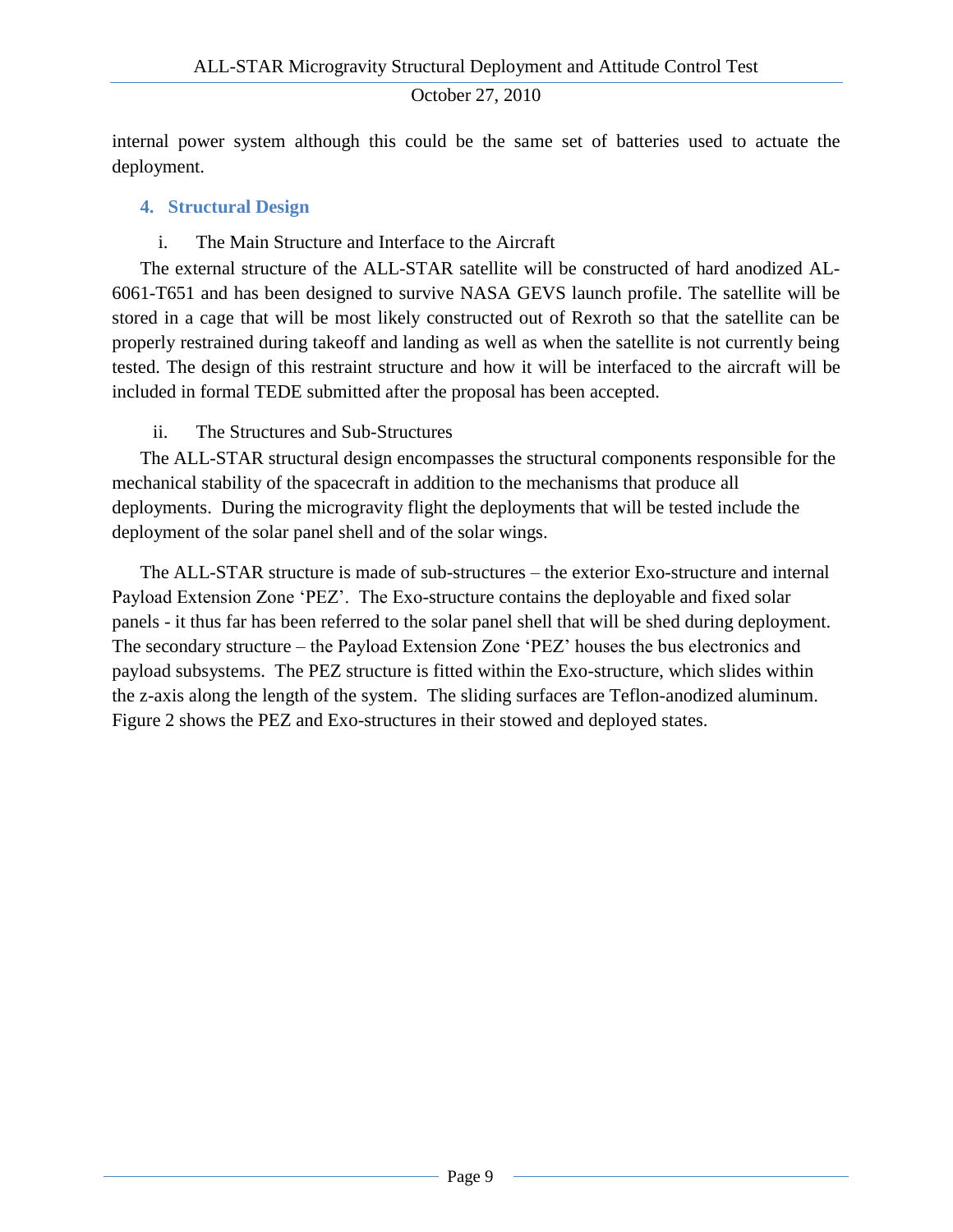

**Figure 2 - PEZ and Exo Structures**

Each structure is composed of perpendicular panels that are fastened with hex-bolts – 4-40 and 2-56 for the Exo and PEZ respectively. It is important to note that the PEZ structure is composed of the Bus and Payload sub-structures that are assembled individually and then integrated at the center – also using 2-56 hex bolts. Figure 3 depicts this assembly.



**Figure 3 - PEZ Sub-structures**

#### iii. Mechanisms

The mechanisms used for deployments fall into two categories – PEZ deployment and Solar Panel deployment. These two systems are outlined in the diagram below and are later detailed.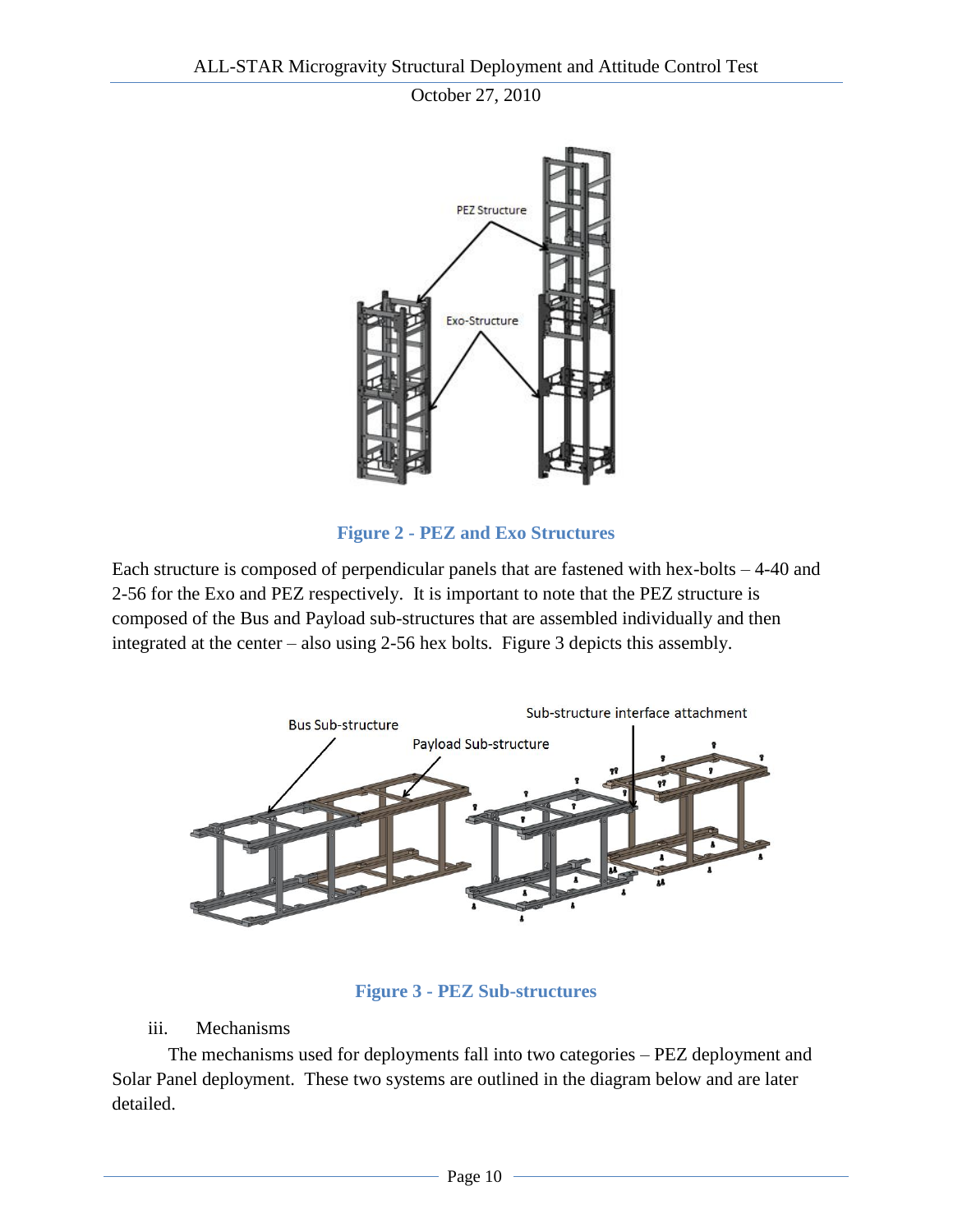

**Figure 4 - Deployment Systems**

# iv. PEZ Deployment

The PEZ deployment force is provided by a constant force spring, which provides a constant force independent of extension length. The spring is mounted such that the motion of the spring re-coiling itself will deploy the Exo-Structure. The motion of the system is retarded by a railinterference and pin-setting system that is best pictured: [Figure 5.](#page-10-0)



Spring Plunger threaded in Bus-Substructure

# **Figure 5 - PEZ Deployed Constraints**

<span id="page-10-0"></span>The stowed state is maintained by a Frangibolt assembly. The Frangibolt is composed of a shape memory Ti-Ni alloy (SMA) encompassed by an insulated heating element. Once a voltage is applied and the actuator is heated the SMA expands supplying adequate tension to break a prenotched TiAl6 bolt. This actuation is pictured in Figure 6 below.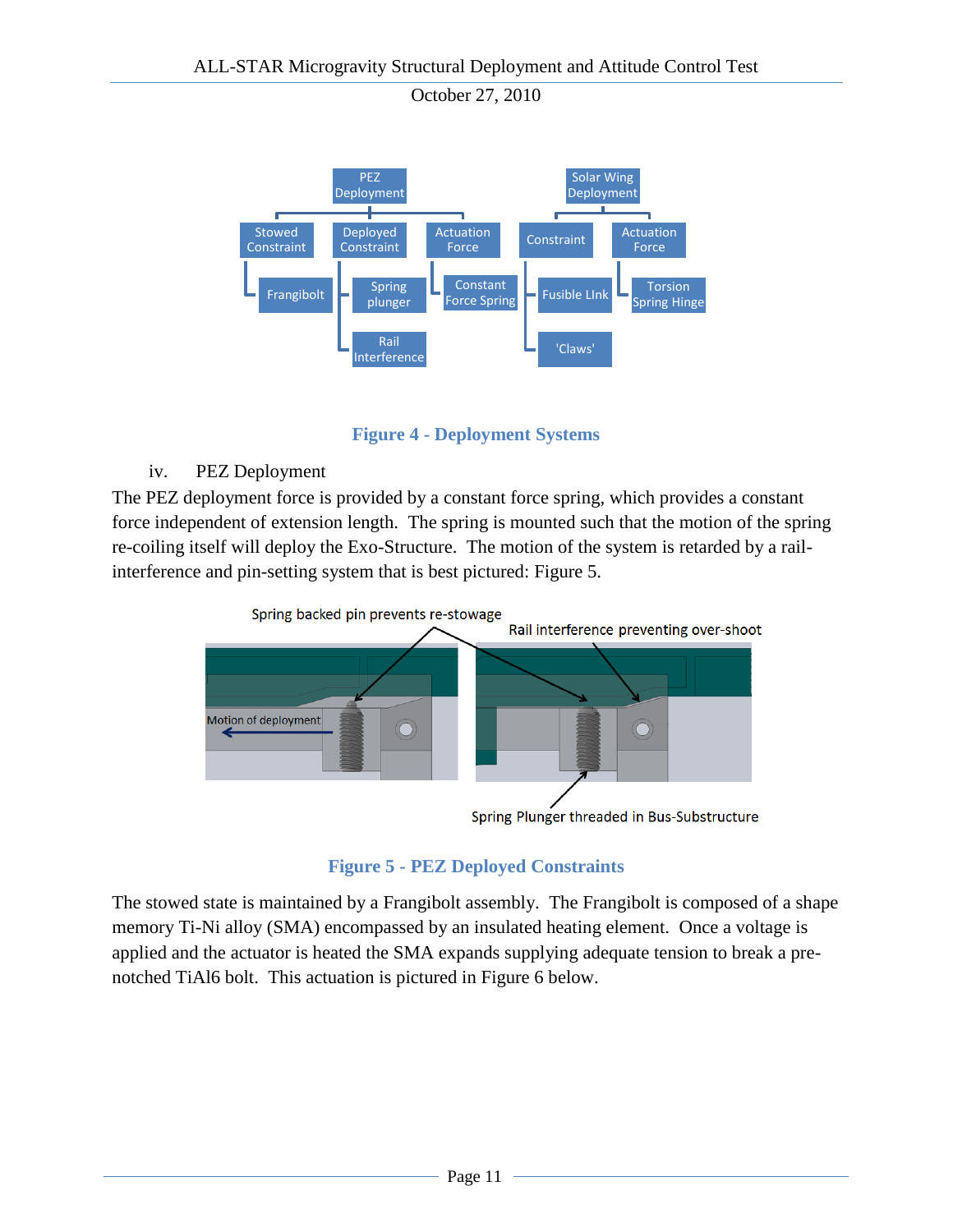

**Figure 6 - Frangibolt Deployment**

The Frangibolt assembly has two isolated sections that once the bolt is broken, are able to separate from each other and allow the deployment to commence.

v. Solar Panel Deployment

The solar panels are held in their stowed state by claws on either end of the assembly that are affixed to a bracket on the outermost solar panel wing. One set of claws closes to the bottom (bus side) of the structure is attached to the Exo-Structure and is able to rotate by an integrated torsion spring. This claw is held in the "un-rotated" state as pictured in Figure 7 by the PEZ-Structure. On the converse side of the assembly the claws are non-rotating fixed components that are attached to the PEZ-Structure. The motion of the PEZ deployment will slide these claws out of the bracket thus allowing for solar panel deployment.

To mitigate for vibrational concerns of the assembly, a fusible link has been incorporated into the center of the solar panels. This mechanism is comprised of copper "bolt and cup" parts that are mechanically fixed with a Bismuth solder alloy that melts at 203F. On the converse side of the bracket (labeled in Figure 8) a Kapton tape heater is affixed. While in the stowed state this system is fixed – and after PEZ deployment, which consequently releases the solar panels from the claws, the Kapton tape heater will be supplied with power subsequently melting the solder and releasing the solar panel wings.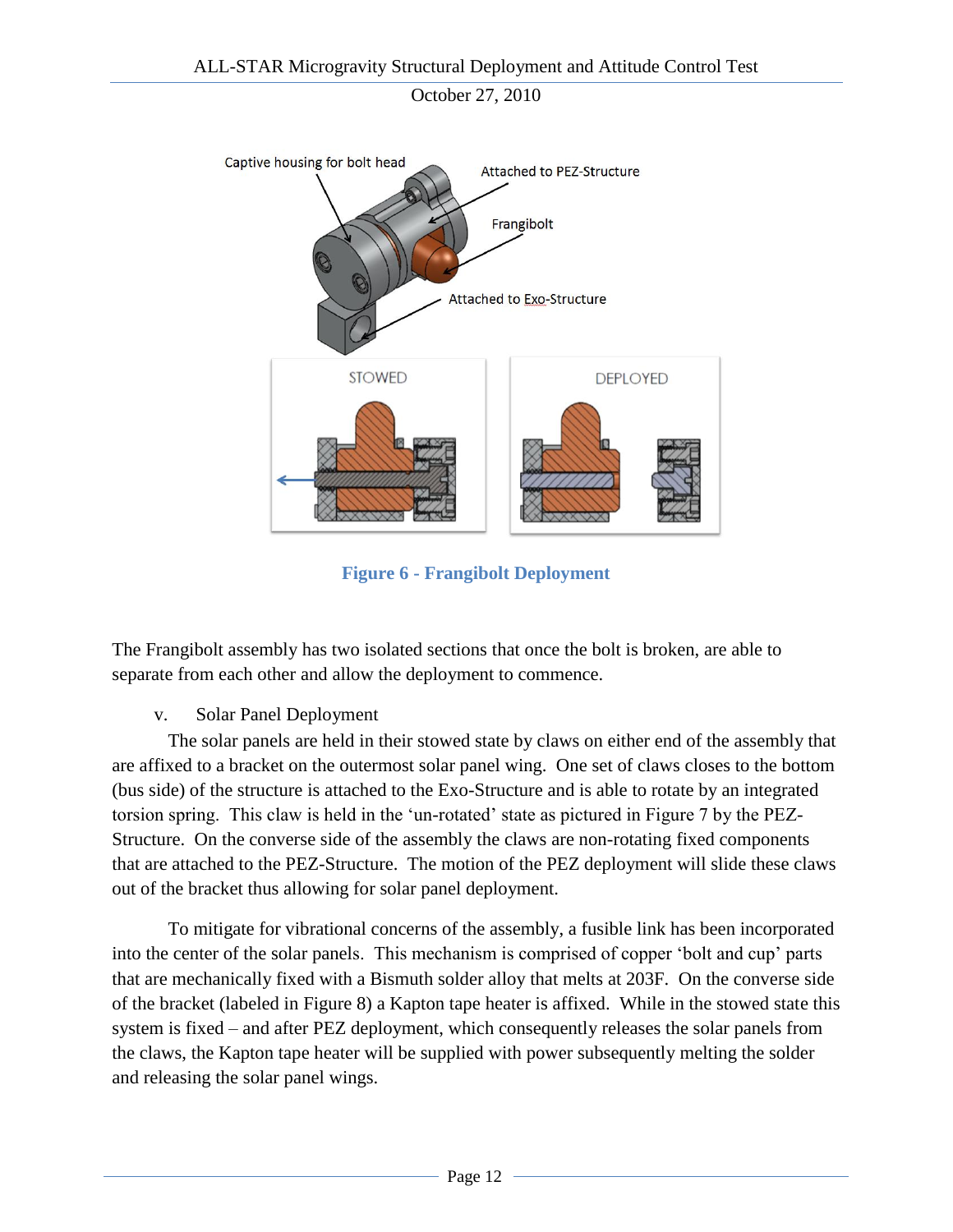The force required to rotate the solar panels from their stowed to deployed state is provided by a torsion spring integrated into the three hinges on each axis of rotation, see Figure 9.

In order to stop the rotation of the solar panels at the correct angle – 135 and 180 for the first and second wing panels respectively, a hard stop mechanism will be incorporated. The mechanism theorized for the 135 degree panel application is pictured in Figure 9.



**Figure 7 - Claw Deployment**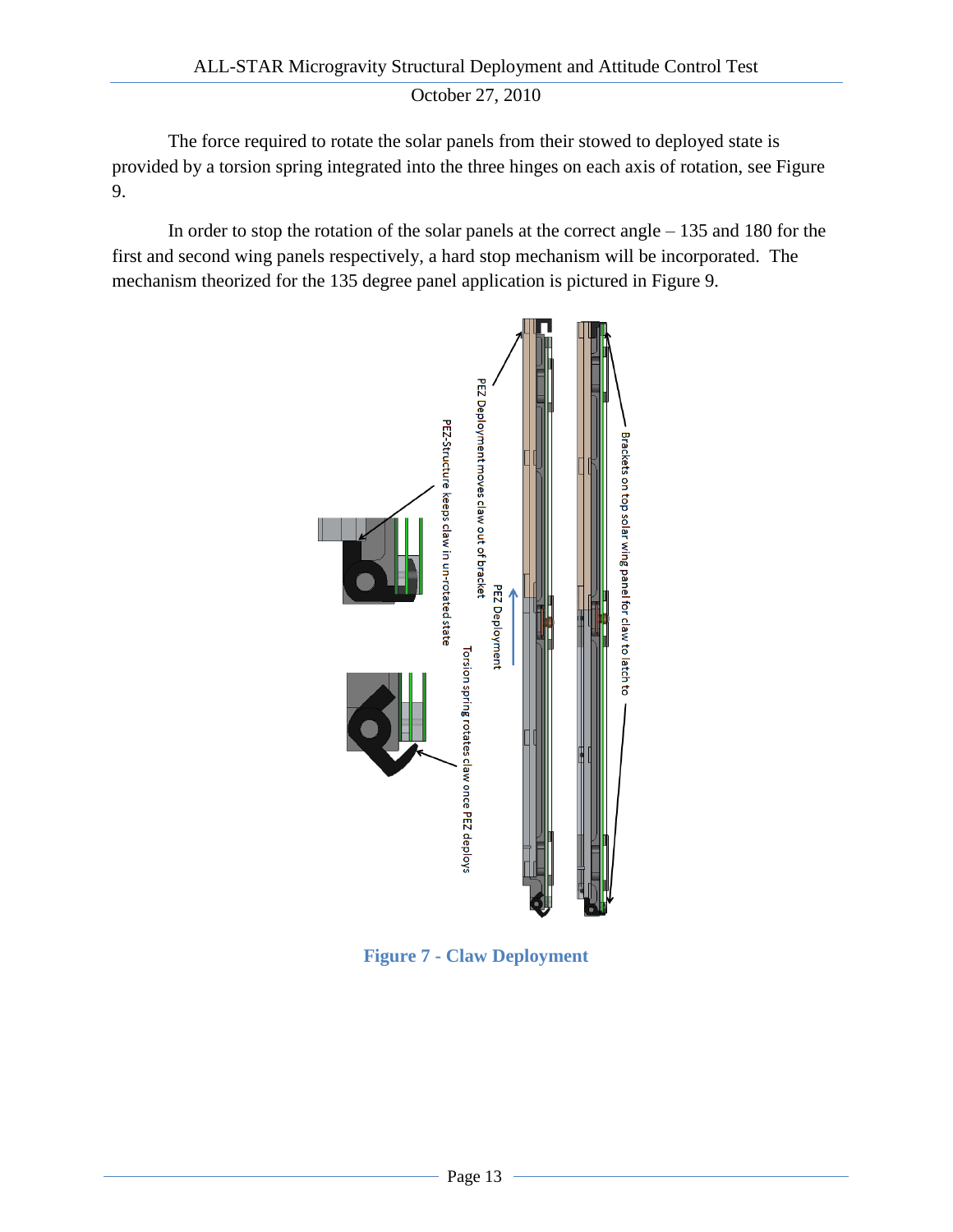



#### **Figure 9 - Fusible Link**

#### vi. ACS Reaction Wheels

The reaction wheels will be manufactured out of Aluminum, similar to the rest of the satellite structure. Each motor will be threaded into an aluminum plate that will be attached to a motor mount PCB. The reaction wheel will be press fit onto the motor shaft. Three motor mount PCBs will be arranged orthogonally to create three sides of a cube while the motor control PCB will make the fourth side of the cube. The two empty sides of the cube are reserved for satellite components not being tested during this flight. The four ACS PCBs will be attached to the structure using special attachment clips designed to interface with the ALL-STAR structure. In addition to the ACS subsystem itself, the ALL-STAR test article will also require a set of ballast to simulate the mass properties of the fully functional satellite. [Figure 10](#page-14-4) shows this construction, integrated with the bus structure.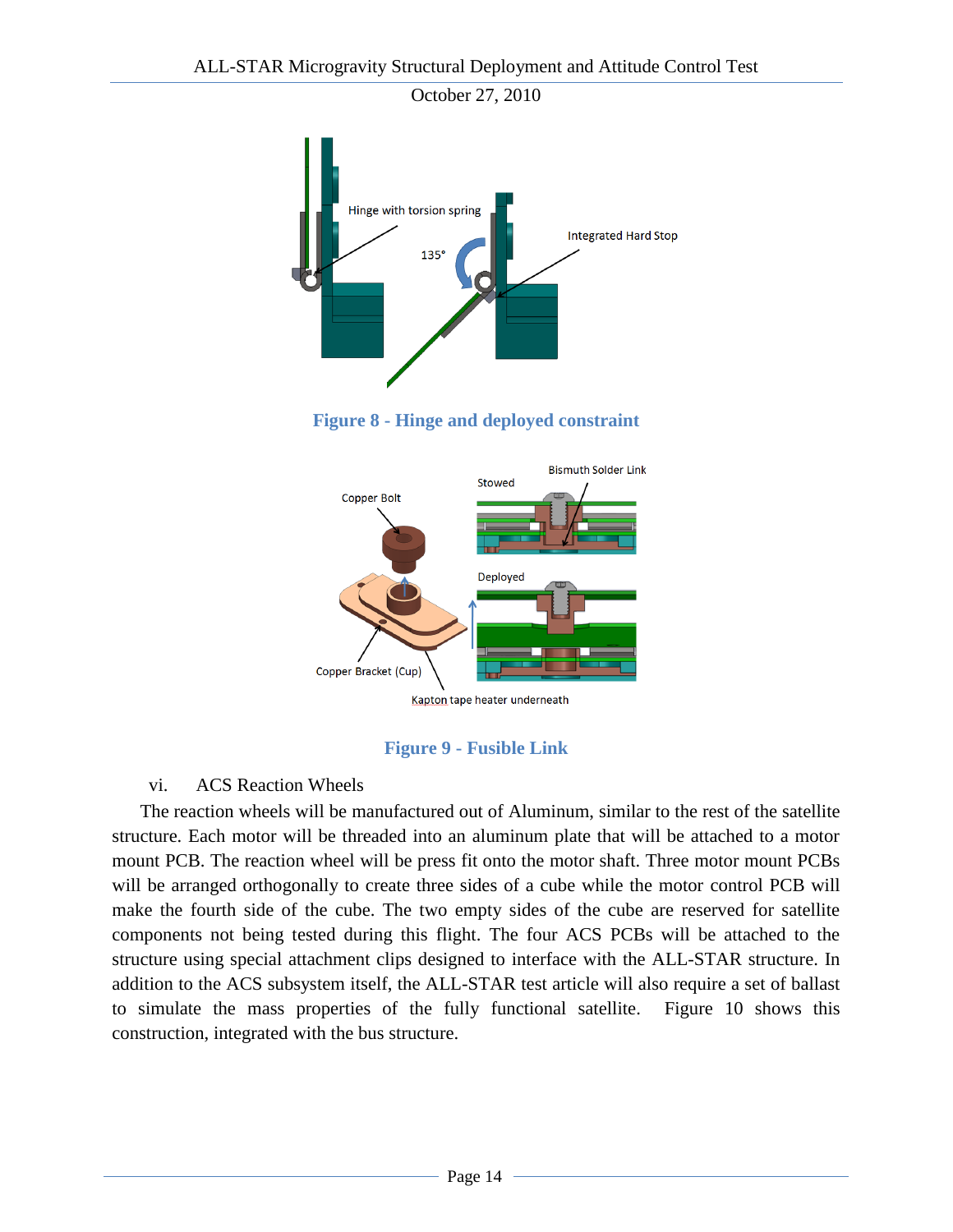

**Figure 10: ACS Box**

# <span id="page-14-4"></span>**5. Electrical System**

<span id="page-14-0"></span>The electrical system required during the flight testing will be self-contained within the ALL-STAR satellite. The internal electronics will provide commands to the deployment mechanisms and the ACS components. The power required for the testing will also be provided by the internal electronics and will never exceed 5 watts. For ground operations a commanding computer will be used to make sure that the satellite is programed for the different tests. A bench top power supply will also be required to charge the internal batteries between flights and for testing.

The electronics for the ACS test system will consist of the same motors, motor control electronics, gyroscopes and microcontroller as the final ALL-STAR satellite. In addition to these components, the test ACS system will have a 3-axis accelerometer to stop the test when a prolonged period of acceleration is detected to prevent damage to the motors when the system is no longer in a zero gravity environment. Additionally, the commanding of the ACS system will be simplified to a few switches to elect the test mode, initiate the test and to toggle data collection.

# <span id="page-14-1"></span>**6. Pressure/Vacuum System**

No pressure/vacuum systems incorporated in this experiment and no fluid/gas is to be used.

#### <span id="page-14-2"></span>**7. Laser System**

No Laser System is incorporated in this experiment.

#### <span id="page-14-3"></span>**8. Crew Assistance Requirements**

This experiment should not require any special duties to be carried out by the Flight Crew.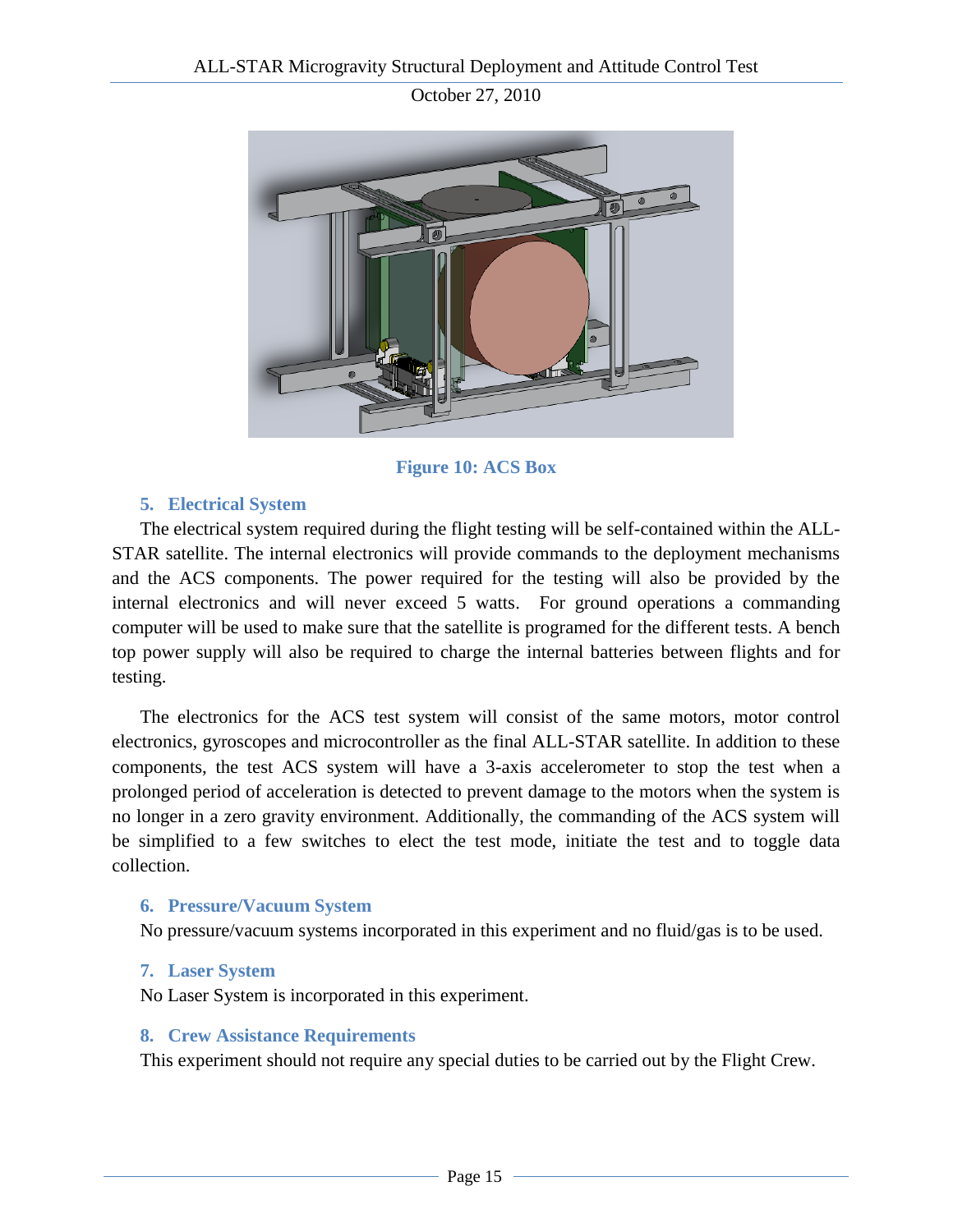#### **9. Institutional Review Board**

<span id="page-15-0"></span>No human test subjects, animal test subjects, or biological substances are incorporated in this experiment.

#### <span id="page-15-1"></span>**10. Hazard Analysis**



# **Probability of Failure**

a. Satellite goes out of control and runs into someone

- Consequence: Because this experiment is free-floating, the satellite has the potential to drift astray and run into someone or something during free float. Since the external panels and shell are being deployed and rely on rails and square edges, it would be difficult to add padding for protection. However the satellite is only allowed to weigh 4 kg at its maximum.
- Cause: If the satellite is not tethered to the aircraft or closely monitored, it runs the risk of floating in any direction and potentially running into someone.
- $\bullet$ Mitigation: If the only thing being tested during a free float cycle is a deployment, then the satellite can be tethered to the aircraft. Otherwise it will be closely monitored and surrounded by the ALL-STAR flyers. If required an additional structure could potentially be created around the satellite that would have padding or a cage that would contain the satellite. This solution however, would affect the dynamics of the system and would have to be accounted for when characterizing the behavior.
- b. Breaks during deployment
	- Consequence: If the satellite breaks during deployment, it could potentially  $\bullet$ send small pieces such as springs or bolts floating around the cabin or larger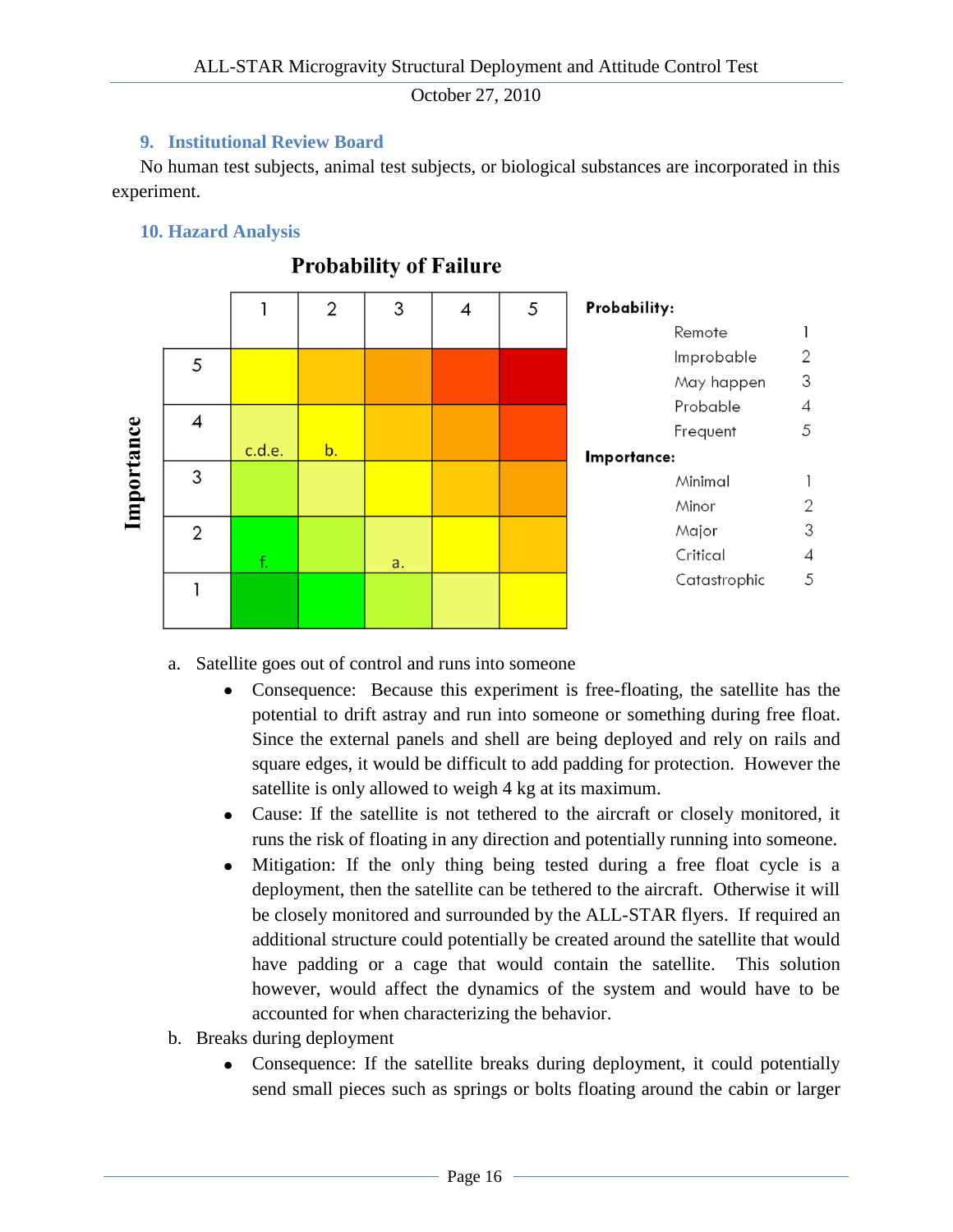pieces such as a broken off solar panel. This would pose a potential threat to personal safety as well as endanger other experiments. Most importantly these pieces would be hard to retrieve and could endanger future missions.

- Cause: This could be caused by weak or faulty connections, or a spring force too strong for the deployment.
- Mitigation: Thorough and repeated testing on the ground should show that the  $\bullet$ springs are properly sized and that everything is well constructed. By having a written procedure for integrating the structure, it is even less likely that something will break. However if this does occur, we will have a list of all components and can make sure each piece is accounted for.
- c. Deployment actuation doesn"t capture broken bolt
	- Consequence: The piece of bolt that is broken off would be shot off in some direction potentially causing damage. This is a very similar hazard to something breaking during actuation.
	- Cause: The cause would be a failure in the capture mechanism. If the box designed to capture the broken bolt comes loose, then the bolt could be free to float around the cabin.
	- Mitigation: Extensive ground tests should lower the risk of this happening and  $\bullet$ guarantee that everything will remain contained. If this does somehow occur, only half of a bolt needs to be accounted for before the next flight.
- d. Breaks during wheel actuation
	- Consequence: If the satellite breaks while testing the attitude control system, it  $\bullet$ could potentially send small pieces such as the wheels or bolts floating around the cabin. This would pose a potential threat to personal safety as well as endanger other experiments. Most importantly these pieces would be hard to retrieve and could endanger future missions.
	- Cause: If the satellite started to spin out of control and could not handle the forces caused by violent tumbling, or if the jitter caused by the vibration of the motors is too great, then bolts and other pieces could potentially break off.
	- Mitigation: Once again, ground tests should increase the level of confidence in  $\bullet$ the design. Procedures for proper integration and a physical limit on the maximum wheel speed would prevent anything from happening. Most importantly though the wheels will be inside the satellite structure ensuring that if they were to break or fly off in while spinning, they would remain contained within the structure.
- e. Solder from panel deployment is not contained
	- Consequence: If the solder from the center panel deployment is not contained, it could send small solder balls floating around the cabin. This would pose a potential threat to personal safety as well as endanger other experiments.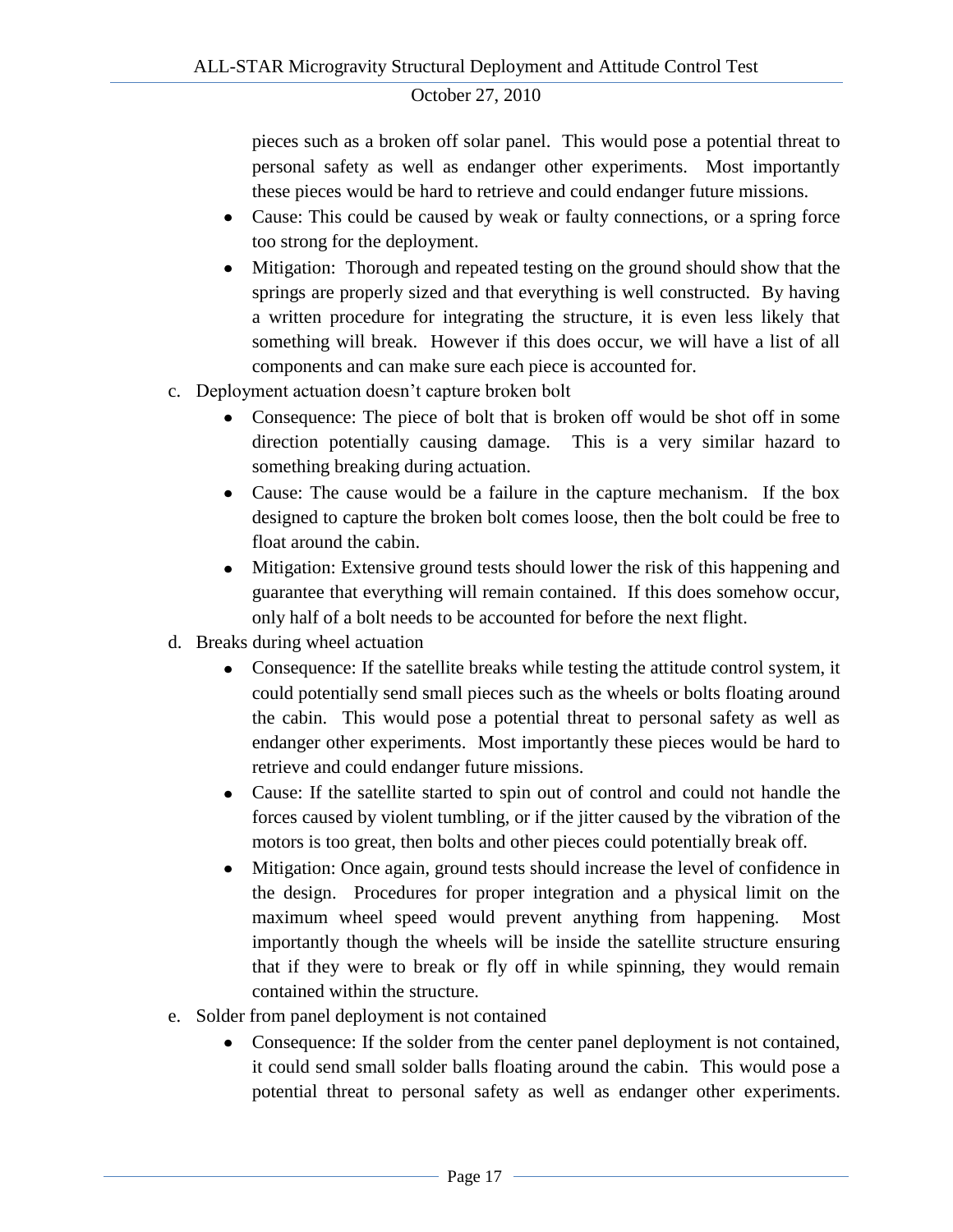Most importantly these pieces would be hard to retrieve and could endanger future missions.

- Cause: Since gravity will not be forcing melted solder downwards, the ALL-STAR deployment mechanism relies on the viscosity of solder to remain attached to the copper coated structure. There is always the chance that solder could "glob off" and solidify while not attached to the structure.
- $\bullet$ Mitigation: Putting a housing around the solder deployment mechanism would guarantee none of it "globs off" and floats around the cabin.
- f. Heater for panel deployment overheats or burns someone
	- Consequence: If the heater for the panel deployment overheats, it could  $\bullet$ potentially burn someone or damage the experiment, however it is unlikely to cause harm to anyone or damage other projects unless coupled with another problem such as the first risk listed.
	- Cause: This could be caused by improper control from the electrical components.
	- Mitigation: Insulating the heater from other conductive materials will help prevent anyone from getting burned and testing on the ground will insure the heater is operating as expected. Temperature sensors can be added to monitor the heater.

#### <span id="page-17-0"></span>**11. Tool Requirements**

The tools that will be needed for the test have not yet been finalized. A final list should go out with the Test Equipment Data Package, submitted after the proposal has been accepted. However, some basic tools, such as Allen wrenches, open-end wrenches or adjustable wrenches, screw drivers, and possibly a portable soldering iron will be needed. The experiment in whole should not require many tools once in the aircraft. The ALL-STAR ground crew will have more equipment for resetting the deployment actuation between flights.

#### <span id="page-17-1"></span>**12. Ground Support Requirements**

This project should not require any additional ground support from the RGSFOP

#### <span id="page-17-2"></span>**13. Hazardous Materials**

No hazardous materials are incorporated in this experiment.

#### <span id="page-17-4"></span><span id="page-17-3"></span>**14. Procedures**

#### i. Ground Operations

The ground operations will consist of setting the satellite up for deployment actuation and ensuring that all of the electronics are working. Most ground based tests should be completed prior to flight week, however between flights, it may be necessary to rerun some of these tests.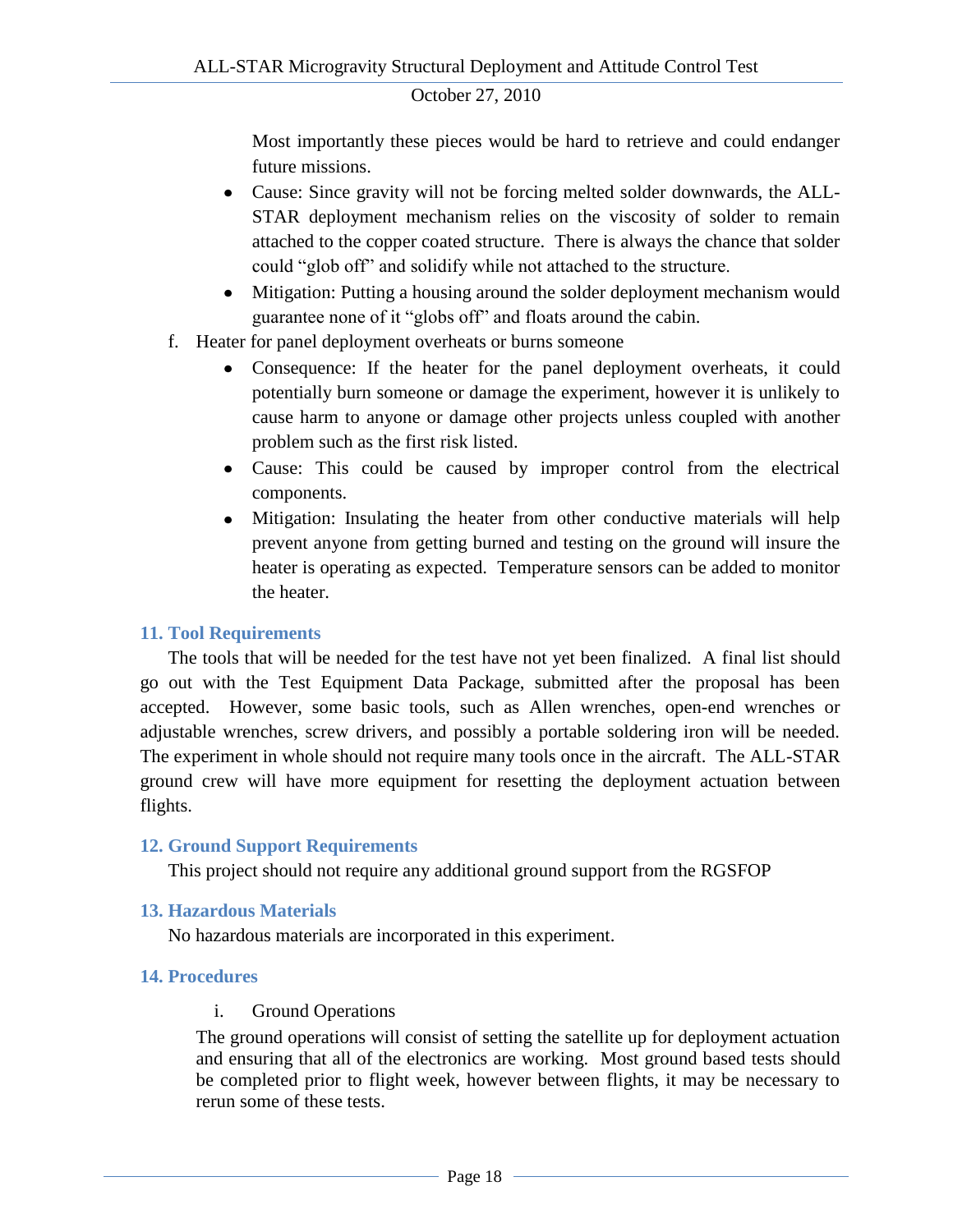# ii. Pre-Flight

<span id="page-18-0"></span>Very little set-up will be required prior to flight. The first test will be a deployment test only, and therefore can be tethered to the aircraft. This will be set-up during preflight while pictures are being taken of the system. Everything else should already be set to go.

### iii. In-Flight

<span id="page-18-1"></span>During the first microgravity cycle, the deployment system will be tested by sending a signal to the actuation, which will release the solar panel wings then the external shell will be deployed. This will be videotaped and photographed extensively. During the 2G ascent, the system will be untethered from the aircraft in preparation for an attitude control test. With the structure and wings deployed, the satellite will be instructed to rotate to a specific location at a specific rate. On board sensors will be taking data and video and pictures will record visually what occurs. During the next 2G climb, the satellite will be reset back into its stowed configuration, though the actuation system cannot be reset on flight. Once back in zero gravity, the satellite will be released and the structure and drawer should deploy smoothly. In the next zero gravity cycle, the attitude control system will run its test again. This repeats until the end of the flight.

# iv. Post Flight

<span id="page-18-2"></span>Before the next flight, the videos and pictures will be looked at to identify any problems seen on the first round. The sensor data from the satellite will be analyzed to ensure all values were within their expected range, specifically, data from the gyroscope and accelerometers. If there are any unexpected anomalies, the ground crew will attempt to solve and retest those specific issues. If not, then they will reset the deployment actuation system and proceed with tests similar to the first flight.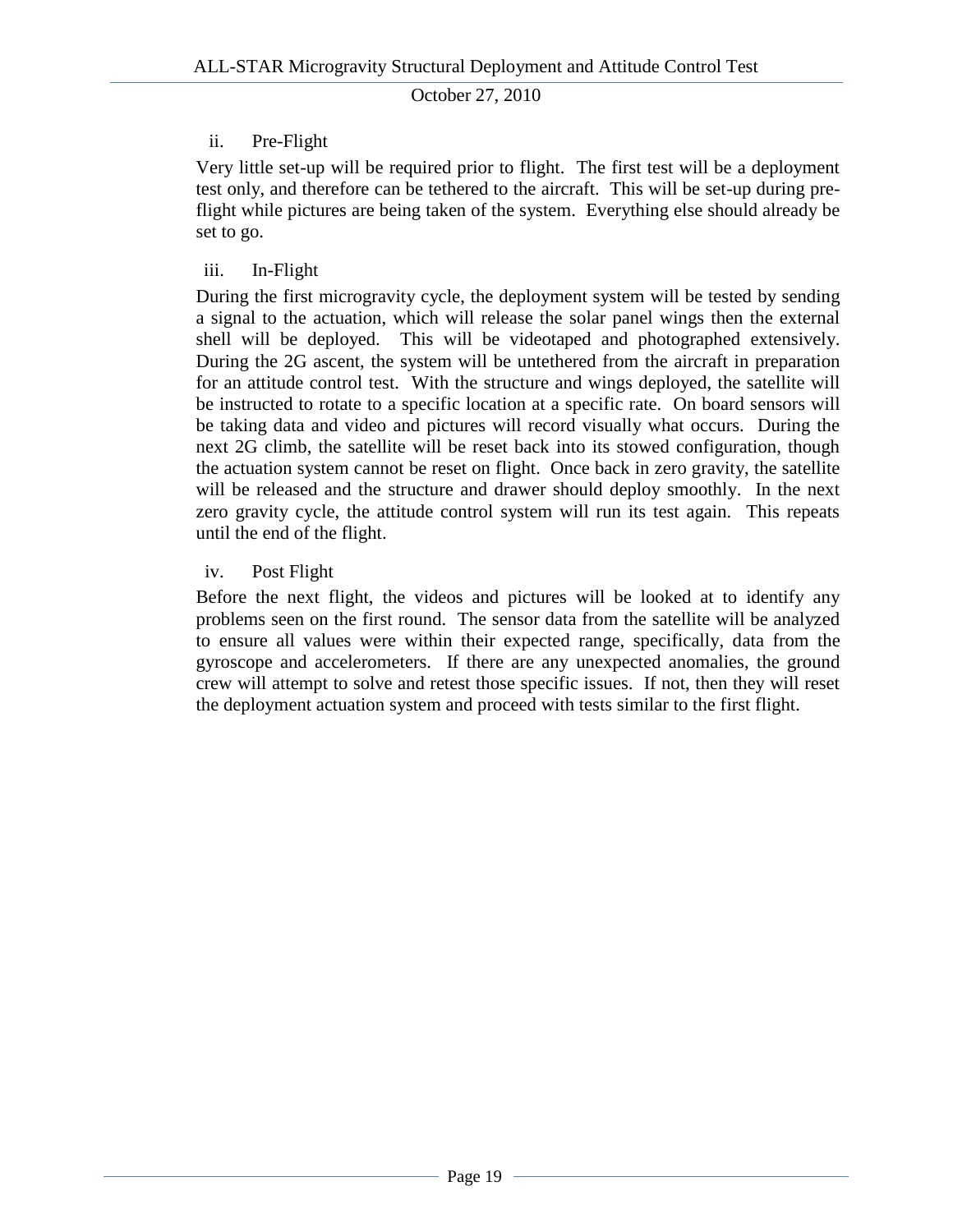# <span id="page-19-0"></span>**III. Outreach Plan**

The ALL-STAR team operates out of The Colorado Space Grant Consortium which has a very strong K-12 Outreach program. ALL-STAR students are working with this Outreach office to set up a special volunteer activity to be run entirely by students working on the microgravity flight opportunity. The goal of the outreach would be to inspire younger students, specifically  $7<sup>th</sup>$ -12<sup>th</sup> grade, to pursue a career in math and science. During this outreach, they will hear a short speech about the microgravity program and the ALL-STAR payload, then they will be shown a video showing the progress of the team from preparation and testing through flight day videos. Students will then give a short lecture on conservation of momentum and how that is used to control a satellite's attitude. Examples will be given of satellites that use reaction wheels or control moment gyros for pointing, then the high school or middle school students will break into small groups for the activity. Each student will get the chance to sit or stand on a rotating platform while holding a spinning bicycle wheel, similar to what is being demonstrated in [Figure](#page-19-1)  [11](#page-19-1). When they turn the wheel sideways they should rotate, demonstrating how Control Moment Gyros work.



**Figure 11: Bicycle wheel demonstration [3]**

<span id="page-19-1"></span>This outreach can be performed at Space Grant or at any school interested in hosting an outreach. There are no current plans to make this a reoccurring outreach; however this would be an easily reproducible activity if someone wishes to continue supporting it. No schools have signed up for the outreach at this time, but the Outreach program at the Colorado Space Grant Consortium hosts Upward Bound every summer and has offered to let the ALL-STAR students work with the students for one of their activities  $[4]$ .

To further promote our project and the NASA Microgravity program, the ALL-STAR team will be establishing a website in the near future. The website will contain information about the progress of the project, pictures from the development, and results from the flight when it is complete. The website will also advertise the Outreach Opportunity and give a general overview of the microgravity experiment.